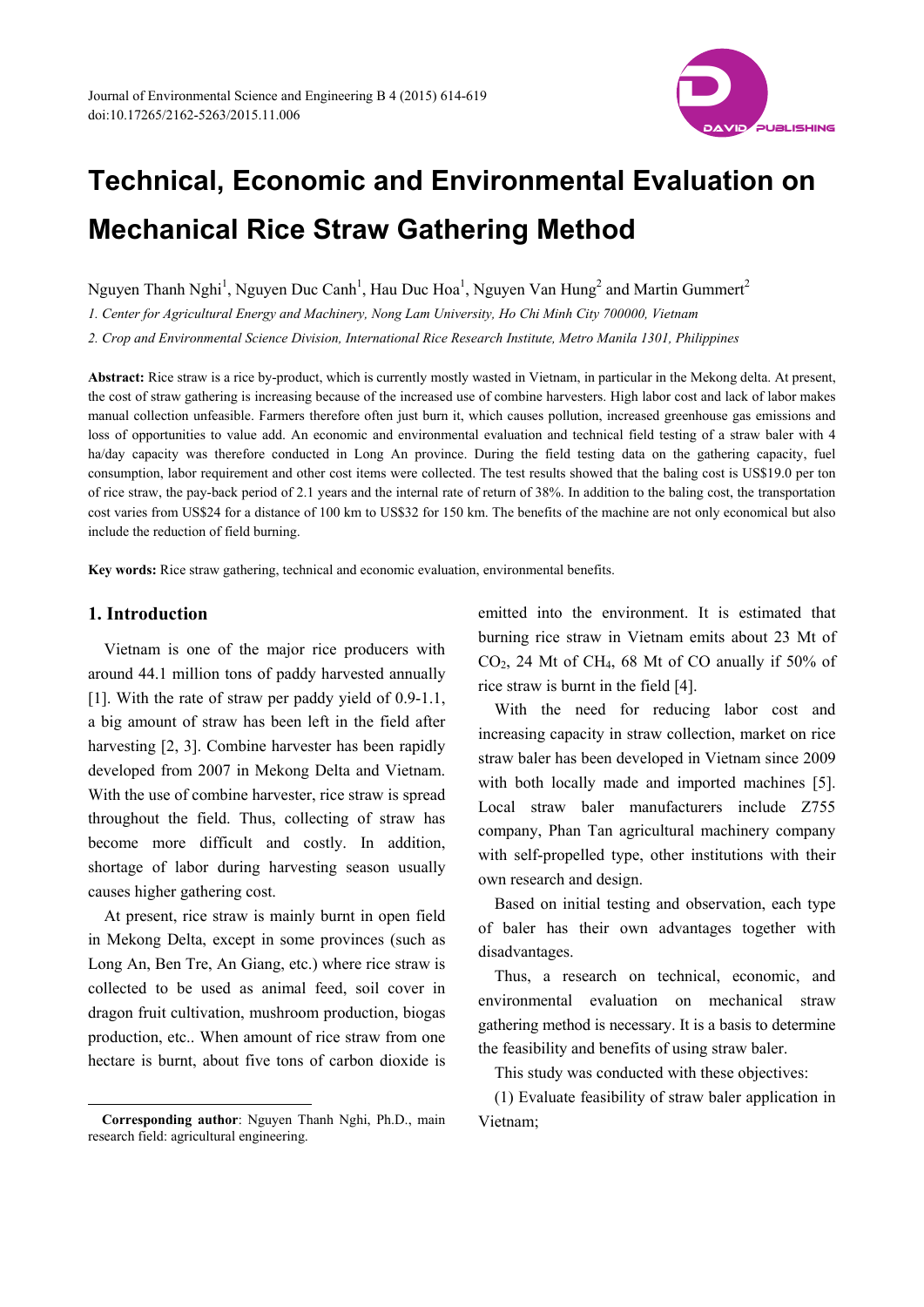(2) Analyse economics of using baler;

(3) Evaluate the impacts of baler application on environment and society.

# **2. Materials and Methods**

The study was conducted with data gathering from secondary data sources and field tests for locally made and imported rice straw balers.

Survey on status on rice straw gathering: manual and mechanical, labor cost, straw price, use of rice straw, type of using straw baler and local demand on straw use.

Field tests were conducted in Can Tho province at (1) Vinh Thanh district and Long An province with two sites, (2) Tan An city in 2014 and (3) Vinh Hung district, Long An province in 2015.

# *2.1 Straw Balers Used*

Kinds of straw balers used during the test include a baler made by Z755 company—a Hi-Star baler made in China with Japanese technology (Fig. 1) and a Hi-Star baler made in Japan. Specification of these machines was shown in Table 1. However, in this study, it was not a purpose to compare the three balers.

Depending on actual condition at each site, testing area is from 0.5 ha to 1 ha. One test was conducted with 1 ha size field in Vinh Hung district, Long An province and other two with 0.5 ha size field in Tan An city, Long An and Vinh Thanh district, Can Tho city.

Parameters monitored during the test were gathering capacity, specific fuel consumption, cutting height, straw yield and moisture content of straw.

 Actual working capacity of a baler was determined based on measured actual field area per working time. In addition, speed of the machine working on the field was also determined. It is also basis for comparison of actual working and computed working capacity in the field.

• Fuel consumption was determined by measuring the level of fuel in a tank before and after operating.

• Cutting height of stubble after harvesting was randomly measured at different 15 points throughout the field.

 Straw yield was determined based on number of straw bale and weight of each bale. Straw yield corresponding to the different cutting heights was determined in one field with same variety, same paddy yield and same harvesting time.

#### *2.2 Instruments Used*

To gather data, instruments used during the tests include:

• Oven (Fig. 2) used for drying straw and paddy samples;

• Digital scale (Fig. 3) with accuracy of 0.01 g used for scaling sample of straw and paddy before and after drying;

• Common scale with accuracy of 0.2 kg used for scaling straw bale and fuel;

• Rulers used for measuring cutting height of stubble and field test area.



**Fig. 1 Rice straw baler.** 

**Table 1 Specifications of some straw balers used in this study.** 

| Specifications                                       | Z755 (made in Vietnam) | $Hi-Star$ (type $No.1$ ) | $Hi-Star$ (type $No.2$ ) |
|------------------------------------------------------|------------------------|--------------------------|--------------------------|
| Designed capacity (ha/hr.)                           | 0.5                    | 0.5                      |                          |
| Power of tractor (HP)                                | 40                     | 40                       | 40                       |
| Dimension of straw baler (mm) (Dia. $\times$ Length) | $450 \times 700$       | $500 \times 700$         | $500 \times 700$         |
| Twine threading system                               | Mechanical             | Mechanical               | Electro-mechanical       |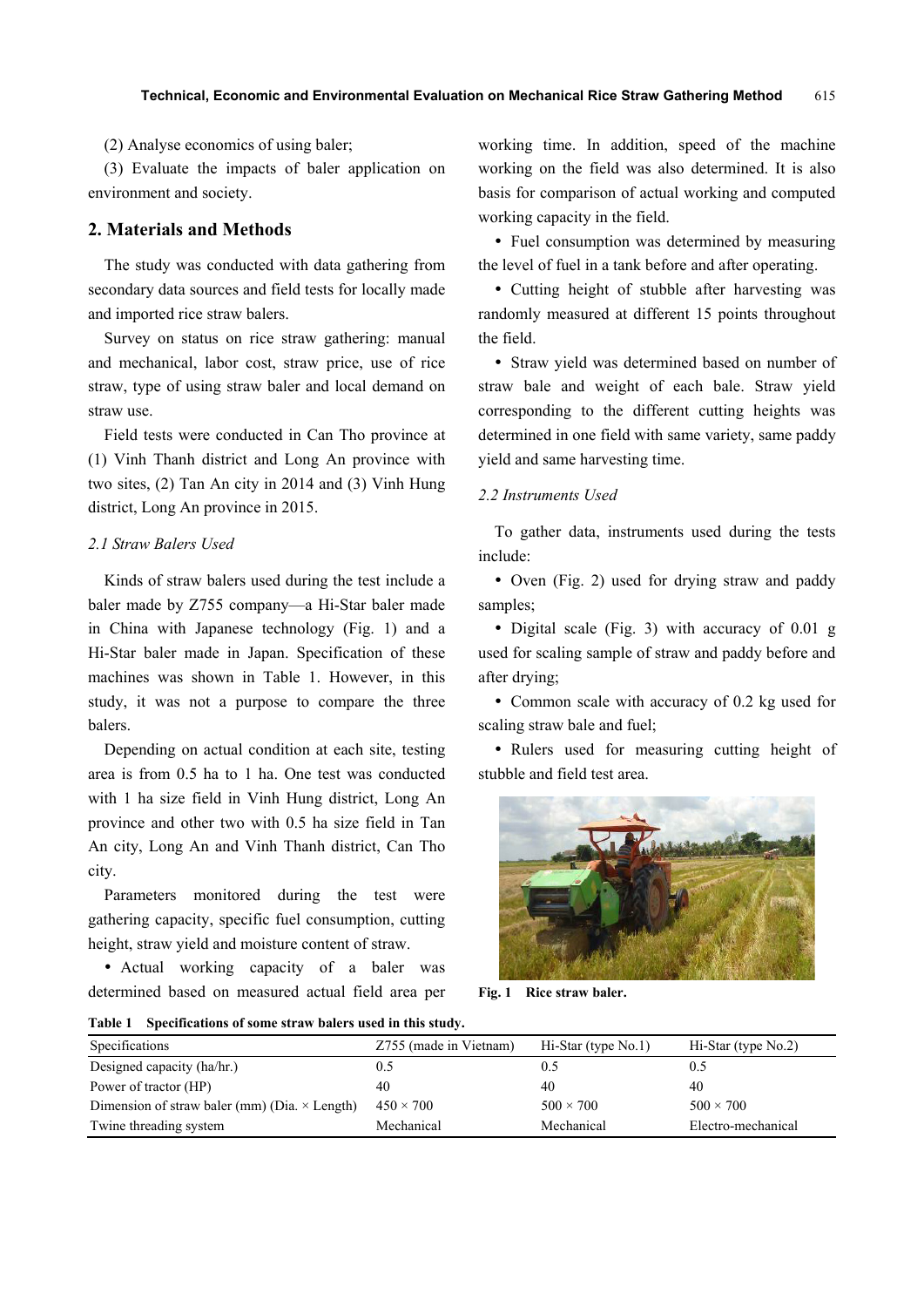

**Fig. 2 Drying oven.**



**Fig. 3 Digital scale.**

# **3. Results and Discussion**

The study showed both survey result on manual gathering and field test result of straw balers which is popularly used in Vietnam. Based on these results, this study profiled benefits of application of mechanization on straw collection.

## *3.1 Straw Yield*

The straw yield depends on variety of paddy, paddy yield and cutting height of stubble. In this study, straw yield and paddy yield was presented as ratio. With the cutting height of combine harvester of 30.5 cm, rice straw yield is 2.8 ton/ha. Compared to rice yield of 5.4 ton/ha, the ratio between rice straw collected and rice yield is 0.52. Meanwhile, the straw yield is 4.5 ton/ha with the cutting height of 14.5 cm, corresponding to ratio between straw and rice yield of 0.84. Although the straw yield is higher, the cost of harvesting also increased. Comparison of straw yield and fuel cost between two cutting heights at one field with same variety, same paddy yield was shown in Table 2.

| Table 2 | Comparison of straw yield and costs with |  |  |  |
|---------|------------------------------------------|--|--|--|
|         | different cutting height.                |  |  |  |

| Parameter            | 30.5 cm cutting<br>height (farmers'<br>practice) | 14.5 cm cutting<br>height (for testing) |
|----------------------|--------------------------------------------------|-----------------------------------------|
| Paddy yield (ton/ha) | 54                                               | 5.4                                     |
| Straw yield (ton/ha) | 2.8                                              | 45                                      |
| Straw yield ratio    | 0.52                                             | 0.84                                    |
| Fuel cost (US\$/ha)  | 10 0                                             | 16.7                                    |

#### *3.2 Manual Straw Gathering*

Before combine harvesting was used, farmers had collected all straw and paddy and piled at the middle of the field. After threshing, straw was piled. It makes easier to collect and handle straw. This study focused on economic analysis of straw gathering manually.

The result of analysis showed that the cost of manual straw gathering is US\$50/ton. It includes costs of manually gathering and transportation using tractor couple with a trailer. Capacity of straw manually gathering is 4-man-days/ha to transport straw from the field to the point at 1 km away [6]. The cost of labor is increasing because of lack of labor during harvesting time. It varies from US\$80 to US\$120 per working day, depending on cropping season.

#### *3.3 Straw Mechanical Gathering*

With application of mechanization, stages of straw collection were presented.

3.3.1 Harvesting

With a rapid increase in number of combine harvester in recent years (estimated 11,000 units, 2014), percentage of rice field harvested using combine harvester is about 80% in Mekong delta. Especially, this ratio is up to 90%-95% in some provinces such as An Giang, Kien Giang, Can Tho, etc.. The cutting height of combine harvester is common at 30 cm. When farmers need to gather straw, they request to harvest with lower cutting height of 20-25 cm. At some districts in Long An province with the need of using straw, farmers usually request to harvest with the cutting height as low as possible (20 cm). Based on survey data, the common cost of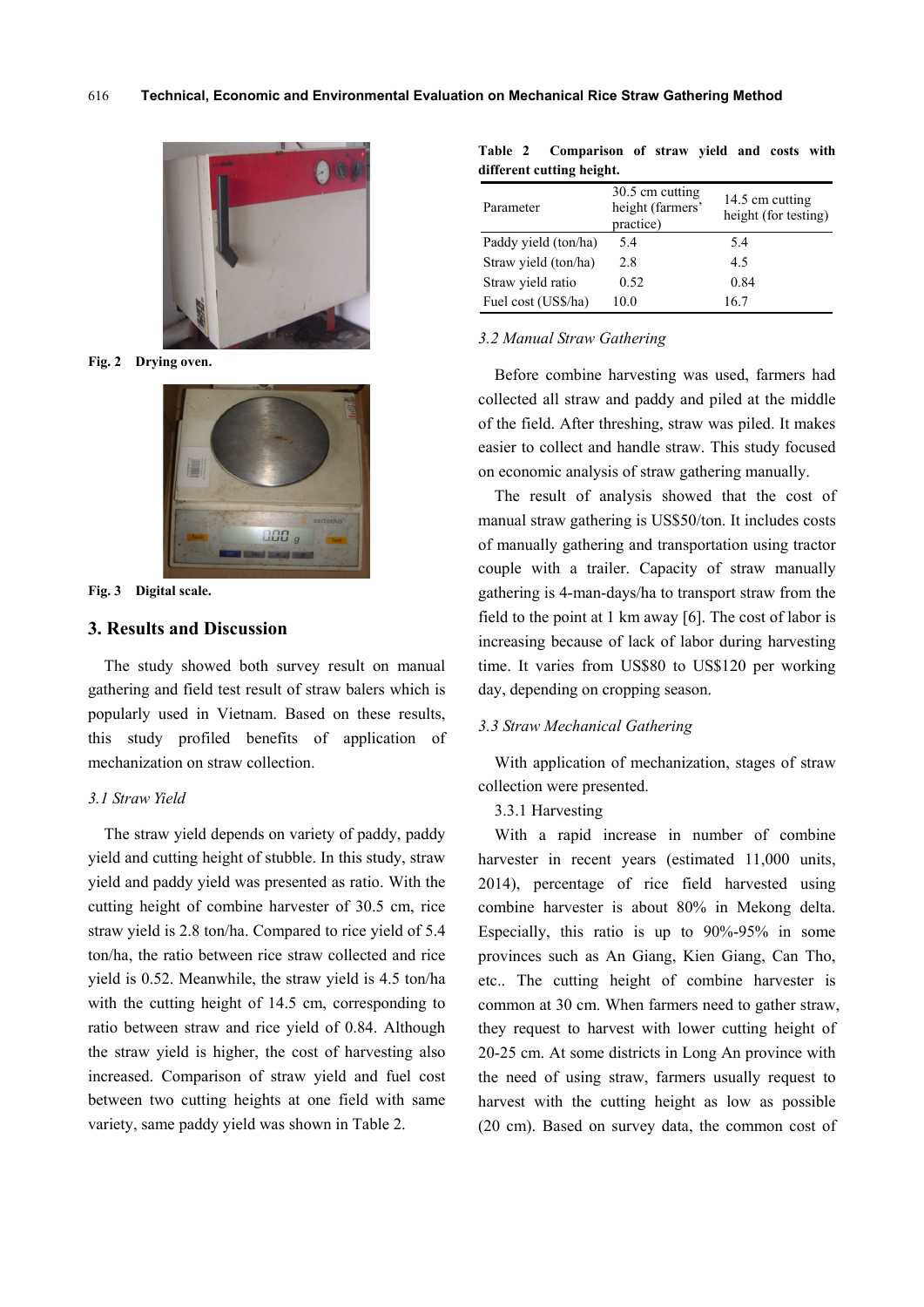harvesting is now from US\$60/ha to US\$70/ha in Mekong delta.

However, in some other provinces in the northern and central Vietnam, manually harvesting is still remained because straw is consumed on place. For example, to have straw for their cows, farmers in Quang Ngai province with small field harvest their rice manually with very low cutting height. It is similar to status of harvesting in Ben Tre province where farmers' rice field size is small, less than 0.5 ha. It needs about 10-12 man days for manual harvesting of 1 ha, corresponding to the cost of US\$90-US\$130/ha.

#### 3.3.2 Field Sun Drying

Rice after harvesting, straw is fresh with moisture content from 50% to 60%. Thus, when rice straw is stored and used as animal feed, it must be dried before baling. Straw is usually sun dried about two days in open field after harvesting. Dried straw with moisture content from 11% to 12% is suitable for baling. In addition, drying straw before baling also facilitates for some kind of balers to work well in the field.

## 3.3.3 Baling

A baler was tested at the field to determine working capacity, specific fuel consumption, etc. (Fig. 4). Popular straw balers used in Vietnam have a capacity of 4 ha/day, corresponding to 0.5 ha/hr.. Time for baling is from 55 seconds to 60 seconds, including gathering time and twine threading time. The balers are mounted with a 40 HP tractor. Fuel consumption for straw baling is 5.8 liter/ha. With the cost of fuel and straw yield, the fuel cost for straw collection is US\$1.7/ton.

Thus, the cost of baling is US\$19/ton, including fuel cost, labor (tractor driver) cost, jute twine cost, etc.. Two types of jute twine used for baler are from locally made or imported mostly from Bangladesh. The cost of jute twine for baling is about US\$3.2/ton.

In case, farmer would like to collect straw from their own field, they can also request for a service with baler. The cost of baling service is US\$0.3/bale,



**Fig. 4 Testing of baler in the field.** 



**Fig. 5 Straw bale handling.** 

corresponding to US\$25.6 per ton of straw (in Long An province, updated in 2015).

## 3.3.4 Handling

Straw bales are usually handled to a trailer which is mounted with a tractor and gather at the point near the field. Required labour is from 3 to 4 people to handle all straw bales from a baler. It means the manually handling capacity of 3-4 persons is the same as capacity of the baler of 4 ha/day. Cost of handling straw bale on and off the trail is US\$12.8/ton. A common used trailer with dimension of 4-meter length, 2.2-meter width, and 3-meter height can carry 200 bales (Fig. 5).

## 3.3.5 Transporting

Straw bale is usually transported from the point nearby field to the market of storage places with different distances. With a distance of 100 km from Vinh Hung district to Tan An city, straw bale is transported by a 10-ton truck which contain 400 bales. The cost is computed at US\$24.0/ton.

With longer distance, straw bale is usually transported from Long An province to Ben Tre province by boat with a traveling time about 2.5 days. A boat can carries from 900 bales to 1,100 bales with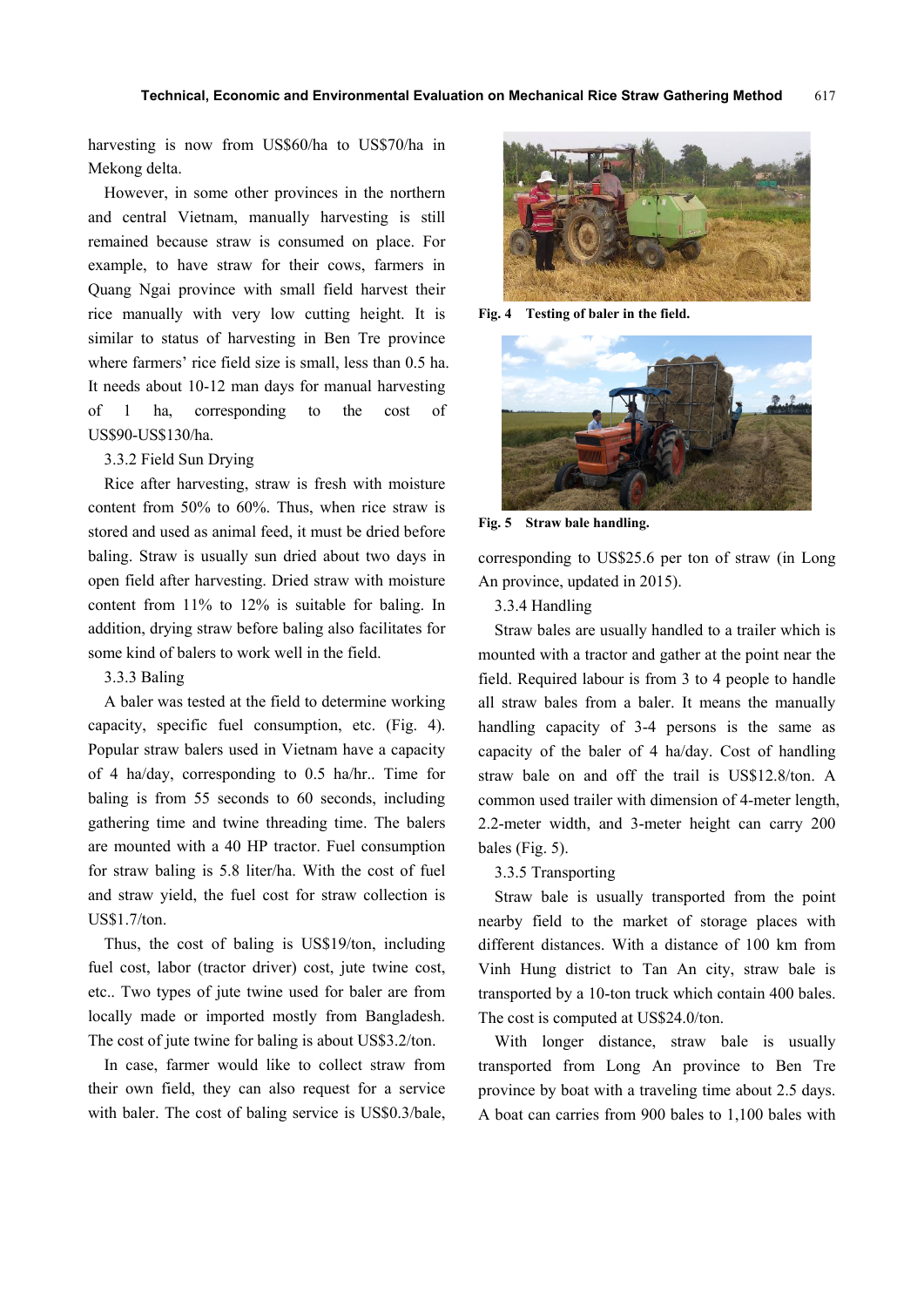a cost of US\$434 for transportation with a distance of 150 km. Thus, the cost of transporting for 150 km is US\$32.0/ton. In some other cases, straw is purchased as far as 100 km away and delivered within 50 km, the travel might take 14 hours. The cost of transportation of 20-ton straw by boat was US\$20/ton, which applies for a total transportation distance between 30 km and 100 km.

In short word, straw after baling is transported to the market by truck with the distance about 50 km, by boat with longer distance about 100 km or more. The average cost of straw bale transportation is US\$0.3/ton/km.

## 3.3.6 Marketing

Based on survey data, straw bale is usually used for soil cover of fruit crops (dragon fruit tree) in Long An province. Meanwhile, it is mainly used as animal feed in Ben Tre province where there is limited straw potential. Due to high cost of transportation, price of 1 bale is from US\$1.1 to US\$1.3, corresponding to US\$87.9/ton. Straw is usually stored for about 6 months for use during fallow and growing periods.

#### *3.4 Economic Analysis*

Economic benefits of investment in straw baler was analysed with the two parameters: pay-back period and internal rate of return. Basic data for computation these factors includes investment cost, operating cost, operating time per year, etc. (Fig. 6).

With the cost of Hi-star baler of US\$8,500, baling cost of US\$19.0/ton, assumed number of working day per year of 40 days (based on survey data), the pay-back period is 2.1 years and Internal Rate of Return (IRR) is 38%. Because the IRR is high, the investment on this machine is good and accepted by farmers.

For rice farmers, they could have additional income from sale of straw at the field. The price varies from US\$13/ha to US\$52.2/ha with different cropping seasons and places. For example, in Vinh Hung, Long



**Fig. 6 Components of baling cost.** 

An, farmer sold the straw field with a low price of US\$13.0/ha in wet season. Meanwhile, it is much higher in dry season and in other provinces, such as Quang Ngai and Ben Tre where straw is used as animal feed.

#### *3.5 Technical Feasibility Assessment*

Locally made baler was designed and fabricated by Z755 company, which has lower price (US\$4,800) compared to others. However, it still has some problems during working at the field such as stuck with wet straw and twine broken. In addition, due to very complex operating principle of the baler, some parts of the machine have low level of durability. Meanwhile, time during harvesting season is short and valuable. In case in Mekong delta, the machine could work about 30 days/crop and from 2-3 crops per year depending on place to place.

The Hi-star baler made in China with Japanese technology with a little higher price of US\$5,900 could work well with both dried and wet straw in the field. Farmers have high appreciation on this type of machine because the acceptable cost and durability on working at the field.

The Hi-star made in Japan with an electromechanical twine threading system has a price of US\$8,500, which could work well with dried straw and easier in operation. With this function, the straw bale is threaded with twine and released at the outlet automatically. In addition, this machine could be matched with simple tractor because it has a separated hydraulic system.